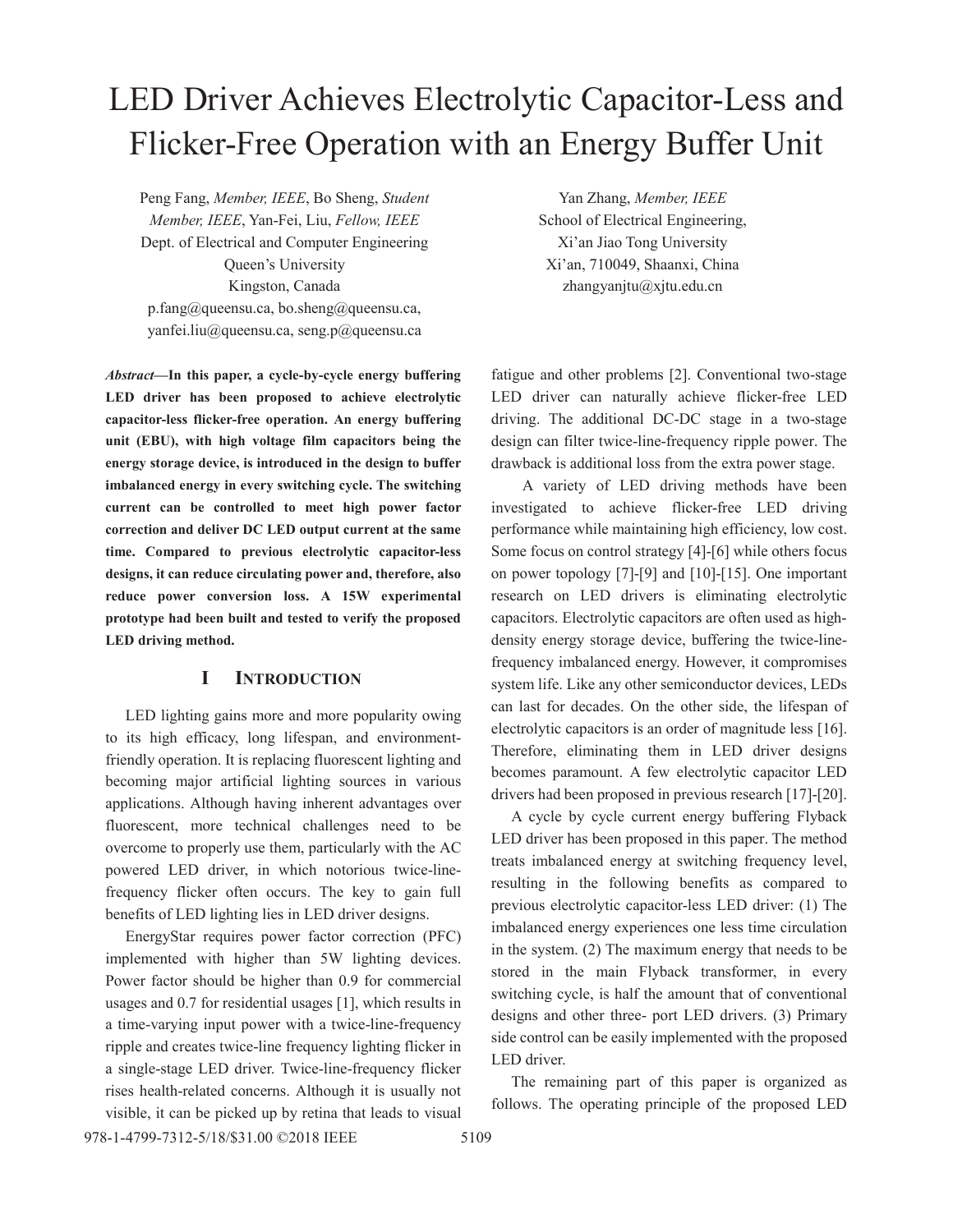

Fig. 1 The proposed cycle by cycle energy buffering LED driver



Fig. 2 Key switching waveforms of the proposed LED driver when Pin < PLED

driver is discussed in section II and the control strategy is discussed in section III. The experimental result is presented in Section IV and the paper is concluded in Section V.

## **II OPERATING PRINCIPLE**

 The proposed LED driver is shown in Fig. 1. The power stage is based on the Flyback topology with an extra energy buffering unit (EBU) to achieve high power factor and constant current output in every switching cycle. When  $P_{in}$  <  $P_{LED}$ , the additional energy is supplied from the storage capacitor,  $C_{sto}$ , to the LED load. When  $P_{in}$  >  $P_{LED}$ , the extra energy is stored into  $C_{sto}$ . The output capacitor  $C_0$  is implemented by a  $10\mu$ F ceramic capacitor in the experimental prototype to filter the switching frequency ripple. The storage capacitor,  $C_{\text{sto}}$ , is implemented with a 2 x 3.3μF, 450V film capacitor. The switching operations during  $P_{in}$  <  $P_{LED}$  and  $P_{in}$  >  $P_{LED}$  are different and they will be discussed separately.

## *A. Operation when Pin < PLED*



(a) During  $[t_0-t_1]$ 



(b) During  $[t_1-t_2]$ 



(c) During  $[t_2-t_3]$ 

Fig. 3 Switching operation when  $P_{in} < P_{LED}$ 

The LED driver is operated under discontinues conduction mode (DCM) with four distinct time intervals,  $[t<sub>0</sub>-t<sub>1</sub>], [t<sub>1</sub>-t<sub>2</sub>], [t<sub>2</sub>-t<sub>3</sub>], [t<sub>3</sub>-t<sub>4</sub>] in one switching cycle. The$ critical switching waveforms are shown in Fig. 2.

#### **During**  $[t_0-t_1]$

Fig. 3(a) illustrates the circuit operation during the time interval  $[t_0-t_1]$  when  $P_{in} < P_{LED}$ . The MOSFET  $Q_1$  is turned on at  $t_0$  and current is drawn from the AC input.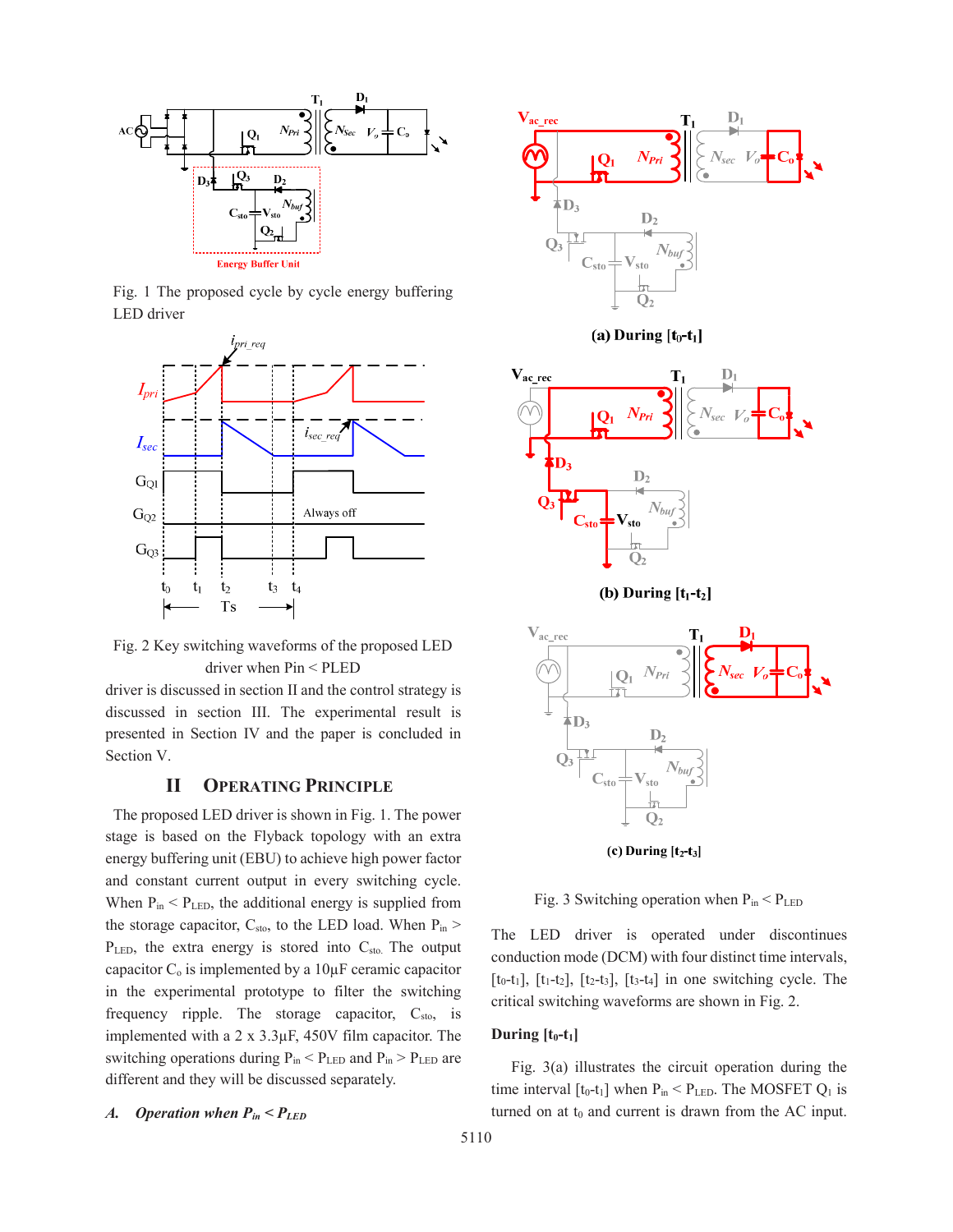Because the primary side winding,  $N_{pri}$  is oriented in Flyback mode with respect to the secondary side windings,  $N<sub>sec</sub>$ , and buffer winding,  $N<sub>buf</sub>$ , the diode  $D_1, D_2$ are reverse biased. This interval ends at time  $t_1$  when the switching current drawn from the AC input reaches the level required for power factor correction.

## **During**  $[t_1-t_2]$

Fig. 3(b) illustrates the circuit operation during the time interval  $[t_1-t_2]$ . The MOSFET  $Q_3$  is turned on at  $t_1$ and  $Q_1$  is remaining on. Because  $V_{sto}$  is higher than  $V_{in}$  rec, the input bridge rectifier is reversed biased, and there is no more current drawn from the AC input during this time interval. C<sub>sto</sub> provides the switching current in primary side winding instead. No AC input current during  $[t_1-t_2]$ is desirable as enough AC current had been drawn for power factor correction during  $[t_0-t_1]$ .  $D_1$  and  $D_2$  are still reverse biased, and  $Q_2$  is forward biased. This time interval ends at time  $t_2$  when the primary side switching current hits I<sub>prireq</sub>, which represents the current level required for delivering a constant LED output current. I<sub>prireq</sub> is automatically generated by a feedback loop that will be discussed in Section V. Both  $Q_1$  and  $Q_3$  are turned off at t<sub>2</sub>.

#### **During**  $[t_2-t_3]$

Fig. 3 (c) illustrates the circuit operation during the time interval [t2-t3]. As  $Q_1$ ,  $Q_3$  are turned off at t<sub>2</sub> and  $Q_2$ is still off, the magnetic current is forced to commute from the winding  $N_{\text{pri}}$  to the winding  $N_{\text{sec}}$ . The voltage on the secondary side winding is clamped at Vo with ignoring the forward voltage drop on D1. The voltage on the secondary side winding is reflected to the primary side winding and the buffer winding. The magnetic current in winding  $N<sub>sec</sub>$  starts decreasing at  $t<sub>2</sub>$  and becomes zero at t3, which ends this time interval.

## *B. Operation when Pin > PLED*

When  $P_{in}$  >  $P_{LED}$ , the extra energy is transferred from the AC input to the storage capacitor  $C_{sto}$  in every switching cycle. Fig. 4 shows the key switching waveforms with one switching cycle being divided into five time intervals,  $[t'_0-t'_1]$ ,  $[t'_1-t'_2]$ ,  $[t'_2-t'_3]$ ,  $[t'_3-t'_4]$  and  $[t'_4-t'_4]$ t'5].

## During  $[t'_0-t'_1]$

Fig. 5(a) shows the circuit operation during the time



Fig. 4 Key switching waveforms of the proposed LED driver when  $P_{in} > P_{LED}$ 

interval  $[t'_0-t'_1]$  when  $P_{in} > P_{LED}$ . It is the same as Fig. 3 (a) when  $P_{in}$  <  $P_{LED}$ . At t'<sub>1</sub>, the primary side winding reaches I<sub>prireq</sub> and  $Q_1$  is turned off. One should note that the current drawn from the AC input is not enough required by performing power factor correction yet at  $t_1$ . More current will be drawn from AC input during the time interval  $[t'_2-t'_3]$ .

#### During  $[t']$ - $t']$

Fig. 5(b) shows the circuit operation during the time interval  $[t'_1-t'_2]$  when  $P_{in} > P_{LED}$  It is the same as Fig. 3 (b). This interval ends at  $t_2$  when the secondary side current drops to zero.

#### During  $[t'_2-t'_3]$

Fig. 5(c) shows the circuit operation during the time interval  $[t_2-t_3]$  when  $P_{in} > P_{LED}$ .  $Q_1$  is turned on again at  $t_2$ to draw more current from AC input. This time interval ends at t<sub>3</sub> when the exact amount of current required for power factor correction is drawn from AC input.

#### **During [t'3-t'4]**

Fig. 5(d) shows the circuit operation during the time interval [t<sub>3</sub>-t<sub>4</sub>] when  $P_{in} > P_{LED}$ . Since  $Q_1$  is turned off at t<sub>4</sub> and the  $Q_2$  is already on, the magnetic current commutes from winding  $N_{\text{pri}}$  to winding  $N_{\text{buf}}$ . The magnetic current does not flow in secondary side winding because of the following relationship in the design: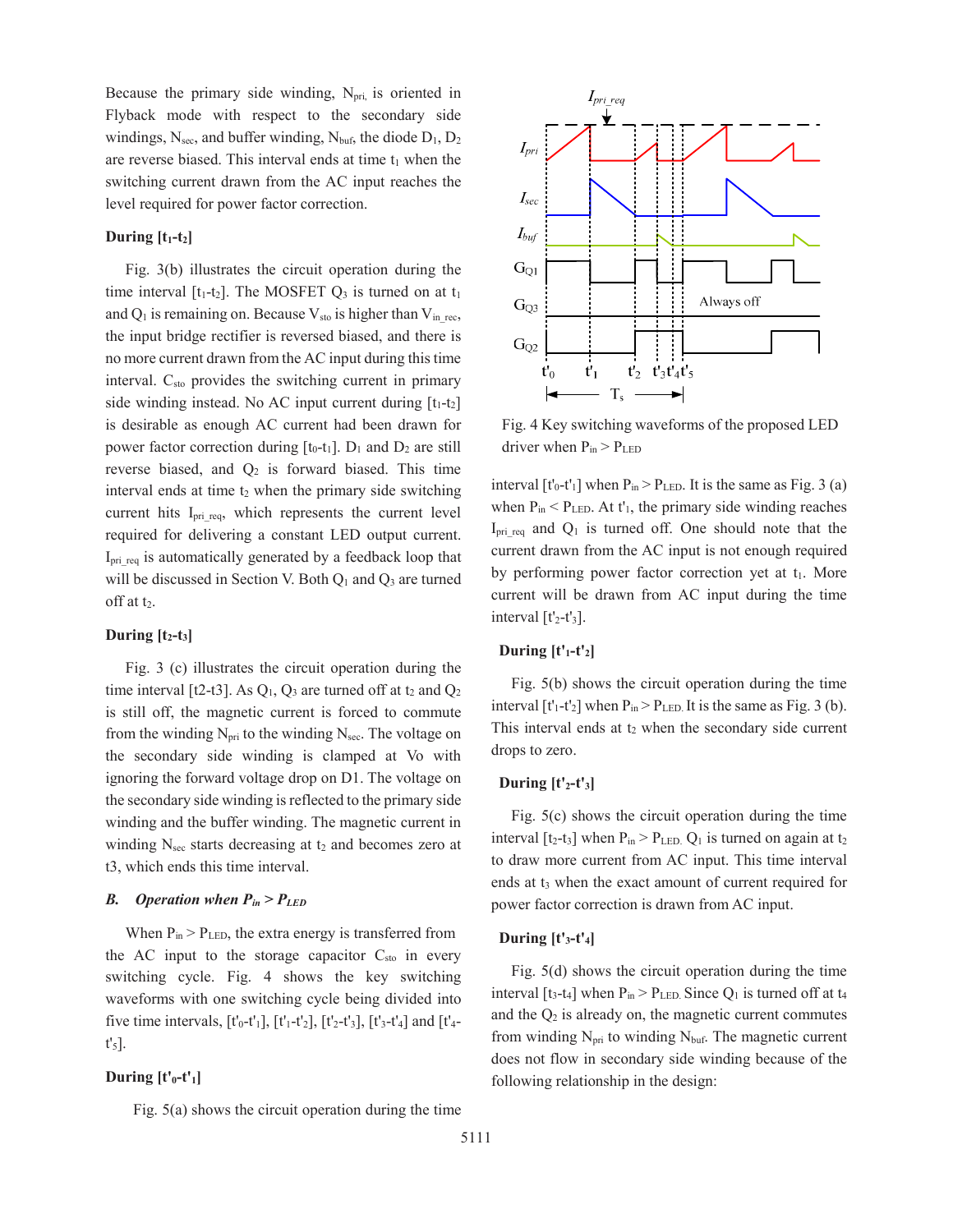

(d) During  $[t<sub>3</sub>-t<sub>4</sub>]$ 

Fig. 5 Switching operation when  $P_{in} > P_{LED}$ 

When the magnetic current flows in winding  $N_{\text{buf}}$ , the voltage on the winding is clamped at  $V_{sto}$ . The term on the left side of (1) is equal to the voltage reflected to the secondary side winding at the time. Therefore, the LED output voltage during  $[t'_3-t'_4]$  is higher than the secondary side winding voltage and the diode  $D_1$  is reverse biased to block current. This time interval ends at  $t_4$  when the magnetic current in winding  $N_{\text{buf}}$  decreases to zero.

### *C. Overall operation in a half line cycle*

Since the switching operations, under both  $P_{in} < P_{LED}$ and Pin>PLED, have been discussed, the overall view of the operation in a half line cycle is illustrated in Fig. 6.



Fig. 6 Switching operation over a half line cycle

The above discussion also reveals that the imbalanced energy had only gone through two times power conversion. When  $P_{in}$   $\ge$   $P_{LED}$ , the imbalanced energy is transferred from AC input side to the storage capacitor, directly. When  $P_{in}$  <  $P_{LED}$ , it is then transferred from energy storage capacitor to LED output side. One less time power conversion had been achieved with the proposed LED driver as compared to active filter and previous three-port LED drivers.

# **III CONTROL STRATEGY**

Fig. 7 (a) shows the control diagram of the proposed energy buffering LED driver and Fig. 7(b)  $\&$  (c) give the example gate driving logic for both  $P_{in}$  >  $P_{LED}$  and  $P_{in}$  < PLED. There are two control loops, LED current loop and Vsto voltage loop in the system.

In the LED current loop, the LED current is sensed and compared with the reference, ILED ref. The compensated error, Ipri\_req, becomes the boundary of the primary side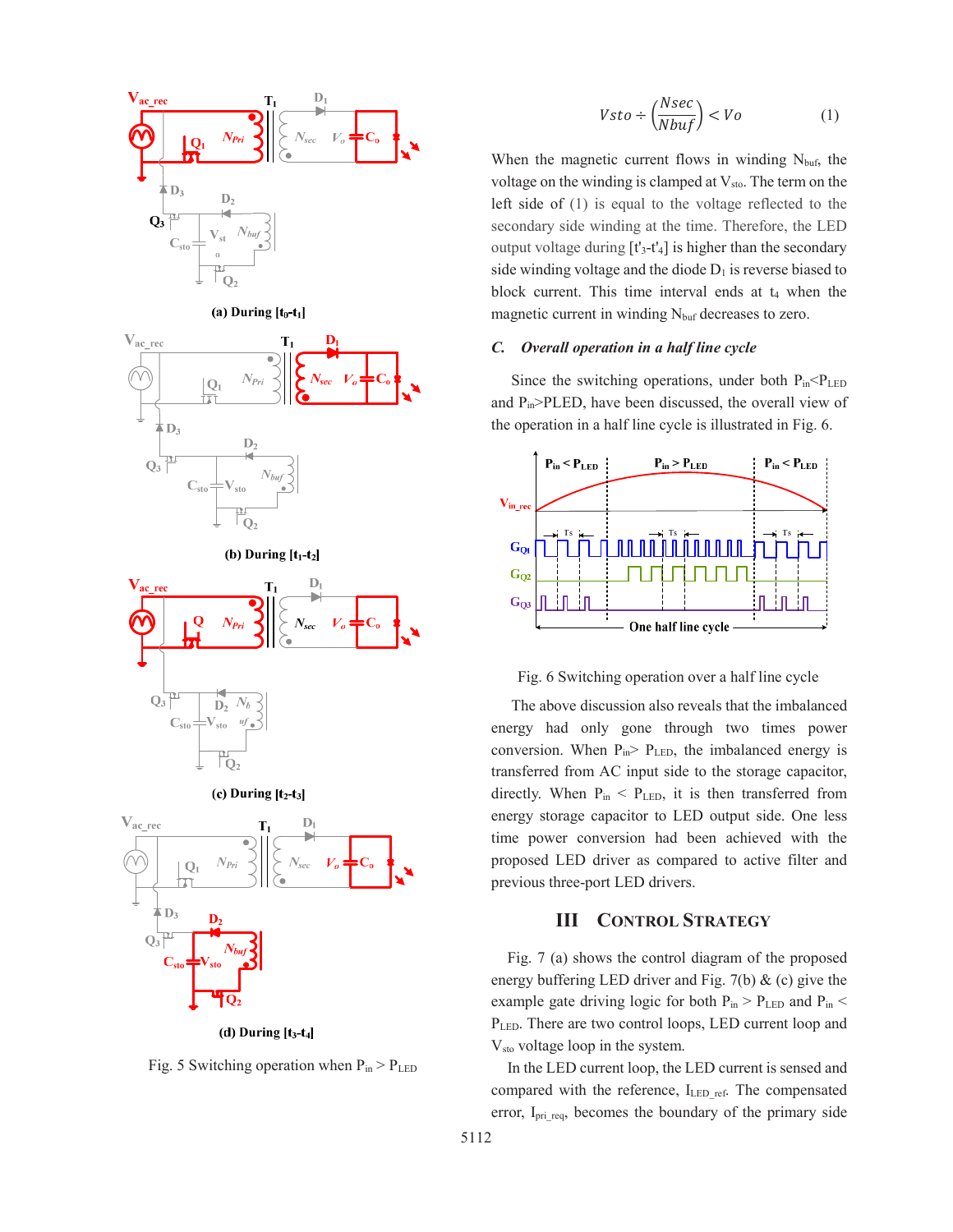

Fig. 7 Control scheme of the proposed LED driver

switching current. The sensed primary side switching current, Ipri\_sns is compared with Ipri\_req. Once Ipri\_sns hits I<sub>pri\_req</sub>, no more current will be drawn from the primary side. Thus, the peak secondary side switching current is the same in every switching cycle to achieve constant LED output current. The current feedback loop determines the peak primary (also secondary) side current to achieve LED current regulation.

In the  $V_{sto}$  voltage loop, the averaged voltage of  $V_{sto}$ ,  $V_{sto\ avg}$ , is compared with its reference,  $V_{sto\ ref}$ . The compensated error,  $V_{\rm s \; comp}$  multiples the scaled input voltage,  $V_{in,rec,s}$  and the result becomes the reference of the AC input current. The average input current is obtained by taking  $I_{\text{pri} \, \text{sns}}$ , for integration in every switching cycle. The result, I<sub>in\_avg</sub>, is compared with I<sub>in\_ref.</sub> Once  $I_{in\text{avg}}$  hits  $I_{in\text{ref}}$ , no more current will be drawn from AC input. Therefore, the function of power factor correction is achieved. The voltage feedback loop determines the AC input current to achieve  $V_{sto}$ <sub>sto avg</sub> regulation.

Fig. 7 (b) illustrates the corresponding gate driving signal when  $P_{in}$  >  $P_{LED}$ . At time t<sub>0</sub>,  $Q_1$  is turned on. I<sub>in avg</sub> is the integrated result of I<sub>pri\_sns</sub>. I<sub>pri\_sns</sub> hits I<sub>pri\_req</sub> at time t<sub>1</sub> while  $I_{in\text{avg}}$  is still lower than  $I_{in\text{ref.}}$  The control system identifies  $P_{in} > P_{LED}$ .  $Q_1$  is turned off at time  $t_1$  and magnetic current commutes from primary side to secondary side. At time  $t_2$ , the secondary side current drops to zero and generates a signal ZCD. During  $[t_1-t_2]$ ,  $I_{inavg}$  is constant as there is no current from AC input.  $Q_1$ is turned on again at  $t_2$  and  $I_{pri\_sns}$  starts rising from zero.  $Q_2$  is also turned on at t<sub>2</sub>. I<sub>in avg</sub> continues increasing until  $t_3$ , when I<sub>in avg</sub> hits I<sub>in ref</sub>. Q<sub>1</sub> is turned off at  $t_3$  while Q<sub>2</sub> remains on. The magnetic current commutes from primary side to auxiliary side.

Fig. 7 (c) illustrate the corresponding gate driving signals when  $P_{in}$  <  $P_{LED}$ . At time  $t_0$ ,  $Q_1$  is turned on. I<sub>in avg</sub> is the integrated result of  $I_{pri\_sns}$ .  $I_{in\_avg}$  hits  $I_{in\_ref}$  at  $t_1$  while  $I_{pri\,sns}$  is still lower than  $I_{pri\,req.}$  The control system identifies  $P_{in}$  <  $P_{LED}$ . Therefore,  $Q_3$  is turned on at t<sub>2</sub> and no more current will be drawn from AC input. The primary side switching current keeps increasing until t<sub>3</sub>, when  $I_{pri\_sns}$  hits  $I_{pri\_req}$ . Both  $Q_1$  and  $Q_3$  are turned off then and the switching current commutes to secondary side.

It is worth to mention that the proposed LED driving method enables primary side current regulation. Under steady state, the peak secondary side current in every switching cycle is a constant. The secondary side current conduction time, which corresponds to  $(t_2-t_1)$  in Fig. 2 and  $(t<sub>3</sub>-t<sub>2</sub>)$  in Fig. 4, can be sensed by detecting winding voltages. Therefore, the averaged secondary side current in one switching cycle can be expressed as: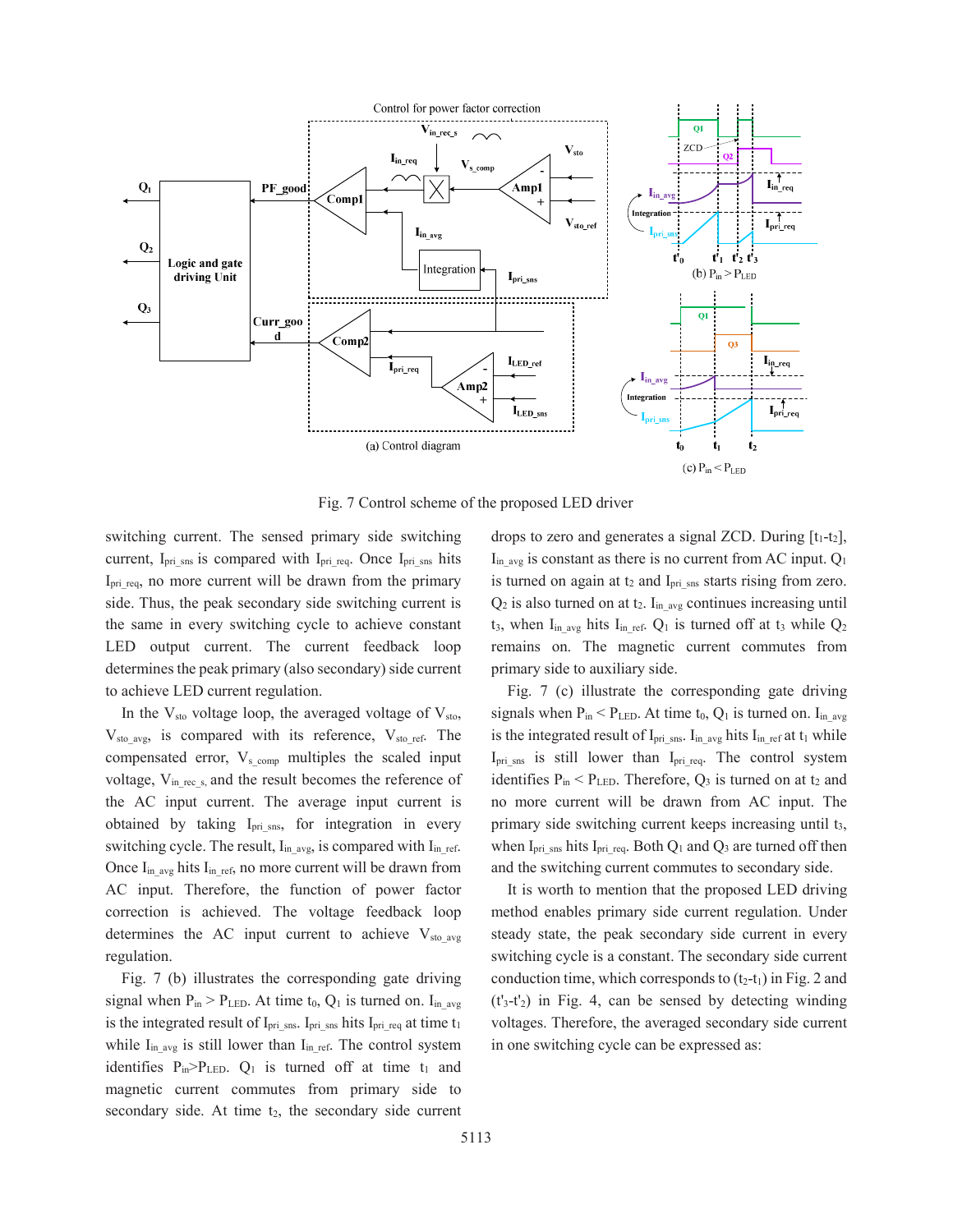$$
I_{LED} = \frac{I_{\text{sec}_{\_pk}} \times T_{dis}}{2 \times T_s}
$$
 (1)

Where  $T_{dis}$  is equal to (t<sub>2</sub>-t<sub>1</sub>) in Fig. 2 and (t'<sub>3</sub>-t'<sub>2</sub>) in Fig. 4. The peak secondary side current and the peak primary side current has the following relationship:

$$
I_{pri\_pk} = I_{\sec\_pk} \times \frac{N_{\sec}}{N_{pri}} \tag{2}
$$

The peak primary side current is also equal to the control signal I<sub>pri\_req</sub>. Therefore, the averaged LED current can be rewritten as:

$$
I_{LED} = \frac{I_{\text{Pri\_req}} \times T_{dis} \times N_{\text{pri}}}{2 \times T_s \times N_{\text{sec}}}
$$
(3)

Once  $I_{pri}\text{req}$  and  $T_{dis}$  are sensed, the LED current can be estimated without additional sensing on the secondary side. [21] and [22] have the details of primary side circuit sensing technology and will not be further discussed in this paper.

# **IV EXPERIMENTAL RESULT**

 To verify the operating principle of the proposed LED driver, a 15W experimental prototype had been built and tested. The circuit parameter is shown in TABLE 1.

| <b>System Specification</b> |                                                                |  |  |  |
|-----------------------------|----------------------------------------------------------------|--|--|--|
| Input voltage               | $89V$ rms $-132V$ rms                                          |  |  |  |
| Maximum output voltage      | $\sim 60V$                                                     |  |  |  |
| Maximum output current      | 0.25A                                                          |  |  |  |
| Maximum output power        | 15W                                                            |  |  |  |
| <b>Circuit Parameter</b>    |                                                                |  |  |  |
| Transformer                 | $N_{\text{pri}}$ : $N_{\text{sec}}$ : $N_{\text{buf}}$ = 3:1:3 |  |  |  |
|                             | $Lpri=1.2mH, EE16 core$                                        |  |  |  |
| Switching frequency         | 25KHz                                                          |  |  |  |
| Controller                  | dsPIC33FJ32GS606                                               |  |  |  |
| MOSFET Q1                   | STP5N60M2, 600V, 3.7A                                          |  |  |  |
| MOSFET Q2, Q3               | FOP3N30, 300V, 3.2A                                            |  |  |  |
| Diode $D1$ , $D2$ , $D3$    | LQA03TC600, 600V, 3A                                           |  |  |  |
| Output capacitor            | CGA9N3X7S2A106K230KB,                                          |  |  |  |
|                             | $100V$ , $10\mu F$                                             |  |  |  |
| Storage capacitor           | $2 \times$ ECW-FD2W335K                                        |  |  |  |
|                             | 450V, 3.3uF                                                    |  |  |  |

|                | TABLE 1 The experimental prototype specification and |  |  |  |
|----------------|------------------------------------------------------|--|--|--|
| key components |                                                      |  |  |  |

Fig. 8 shows the key switching waveforms when  $P_{in}$  <  $P_{LED}$ . Fig. 9 shows the key switching waveforms when  $P_{in}$ P<sub>LED</sub>. Fig. 10 shows the key waveforms of line frequency operation, which includes the AC input current, the LED voltage, the LED current and the storage capacitor voltage Vsto. The LED voltage is almost a constant. FFT function is used to measure 120Hz ripple LED current to avoid misreading due to switching noise. The RMS ripple LED current at 120Hz is 10.67mA, which corresponds to 15mA peak ripple and is 6% of the average LED current. The voltage on storage capacitor,  $V_{sto}$ , changes from 120V as the minimum to 170V as the maximum in a half line cycle, to buffer the imbalanced energy.

Fig. 11 compares the efficiency of the proposed LED driver and a comparable conventional single-stage LED driver. At full load, the efficiency of the proposed LED driver is only 1.2% lower than the efficiency of a conventional Flyback LED driver, which is a very small price to pay when flicker-free and electrolytic capacitor free operation have been achieved. Fig. 12 shows the power factor of the proposed LED driver. At full load, the experimental prototype achieves 0.94PF, which meets the requirement from EnergyStar.



Fig. 8 Key switching waveforms when  $P_{in}$  <  $P_{LED}$ 



Fig. 9 Key switching waveforms when Pin > PLED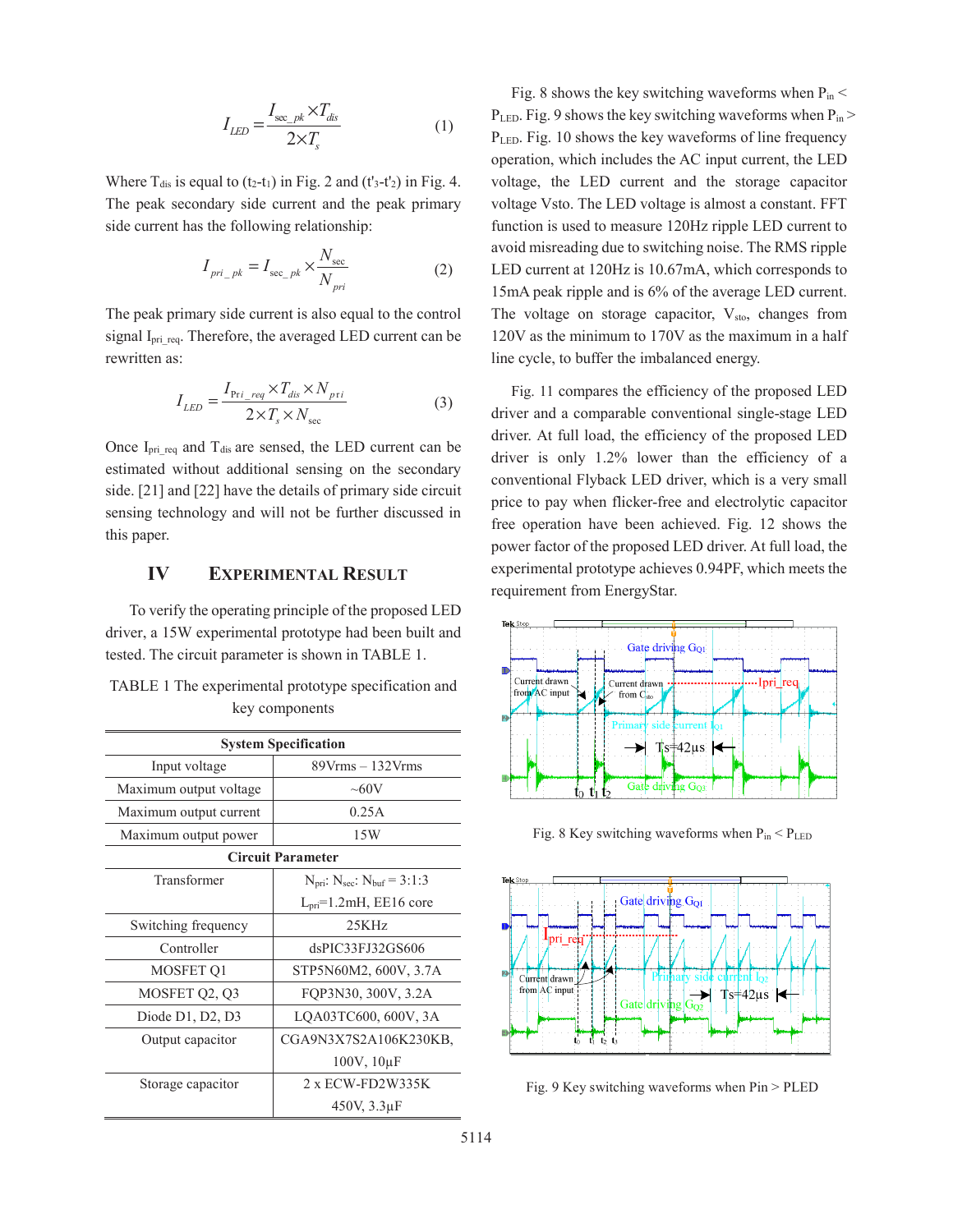

Fig. 10 Key waveforms in twice line frequency operation



Fig. 11 Efficiency comparison



Fig. 12 Power factor performance under 110Vrms input, full load

# **V CONCLUSION**

 Eliminating electrolytic capacitors in LED driver design is critical to expand the lifetime of LED lighting fixtures. A cycle by cycle energy buffering LED driver has been proposed in the paper to achieve electrolytic-less and flicker-free operation. A 15W experimental prototype had been built and tested to verify the operating principle. 0.94PF has been achieved. The efficiency of the proposed LED driver is only 1.5% lower than a conventional single-stage LED driver at full load, which is a

low price to pay when achieving flicker-free operation and electrolytic capacitor-less design. The 120Hz ripple current is measured to be 6% of the average LED current. Overall, the experimental result shows a high degree of agreement with the analysis and it is very satisfying.

#### **REFERENCES**

- [1] ENERGY STAR Program Requirements for Solid State Lighting Luminaires, Version 1.1, December 19, 2008.
- [2] B. Lehman, A. Wilkins, S. Berman, M. Poplawski and N. J.Miller, "Proposing measures of flicker in the low frequencies for lighting applications," in *Energy Conversion Congress and Exposition*, Phoenix, AZ, Sept 2011.
- [3] X.B. Ruan, B.B. Wang, K. Yao and S. Wang, "Optimum Injected Current Harmonics to Minimize Peak-to-Average Ratio of LED Current for Electrolytic Capacitor Less AC– DC Drivers" in *IEEE Transactions on Power Electronics*, Vol. 26, No. 7, pp.1820-1825, July 2011.
- [4] G. G. Pereira, M. A. Dalla Costa, J. M. Alonso, M. F. De Melo and C. H. Barriquello, "LED Driver Based on Input Current Shaper Without Electrolytic Capacitor," in *IEEE Transactions on Industrial Electronics*, vol. 64, no. 6, pp. 4520-4529, June 2017.
- [5] D. G. Lamar, J. Sebastian, M. Arias and A. Fernandez, "On the Limit of the Output Capacitor Reduction in Power-Factor Correctors by Distorting the Line Input Current," in *IEEE Transactions on Power Electronics*, Vol. 27, No. 3, pp. 1168-1176, March 2012.
- [6] F.H. Zhang, J.J.Ni and Y.J.Yu, "High Power Factor AC– DC LED Driver With Film Capacitors," in *IEEE Transactions on Power Electronics*, Vol. 28, No. 10, pp. 4831-4840, October 2013.
- [7] C.A. Cheng, C.H. Chang, T.Y. Chung and F.L. Yang, "Design and Implementation of a Single-Stage Driver for Supplying an LED Street-Lighting Module with Power Factor Corrections," in *IEEE Transactions on Power Electronics*, Vol. 30, No. 2, pp. 956-966, February 2015.
- [8] J. C. W. Lam and P. K. Jain, "Isolated AC/DC Offline High Power Factor Single-Switch LED Drivers Without Electrolytic Capacitors," in IEEE Journal of Emerging and Selected Topics in Power Electronics, Vol. 3, No. 3, pp. 679-690, September 2015.
- [9] J. C. W. Lam and P. K. Jain, "A High Power Factor, Electrolytic Capacitor-Less AC-Input LED Driver Topology with High Frequency Pulsating Output